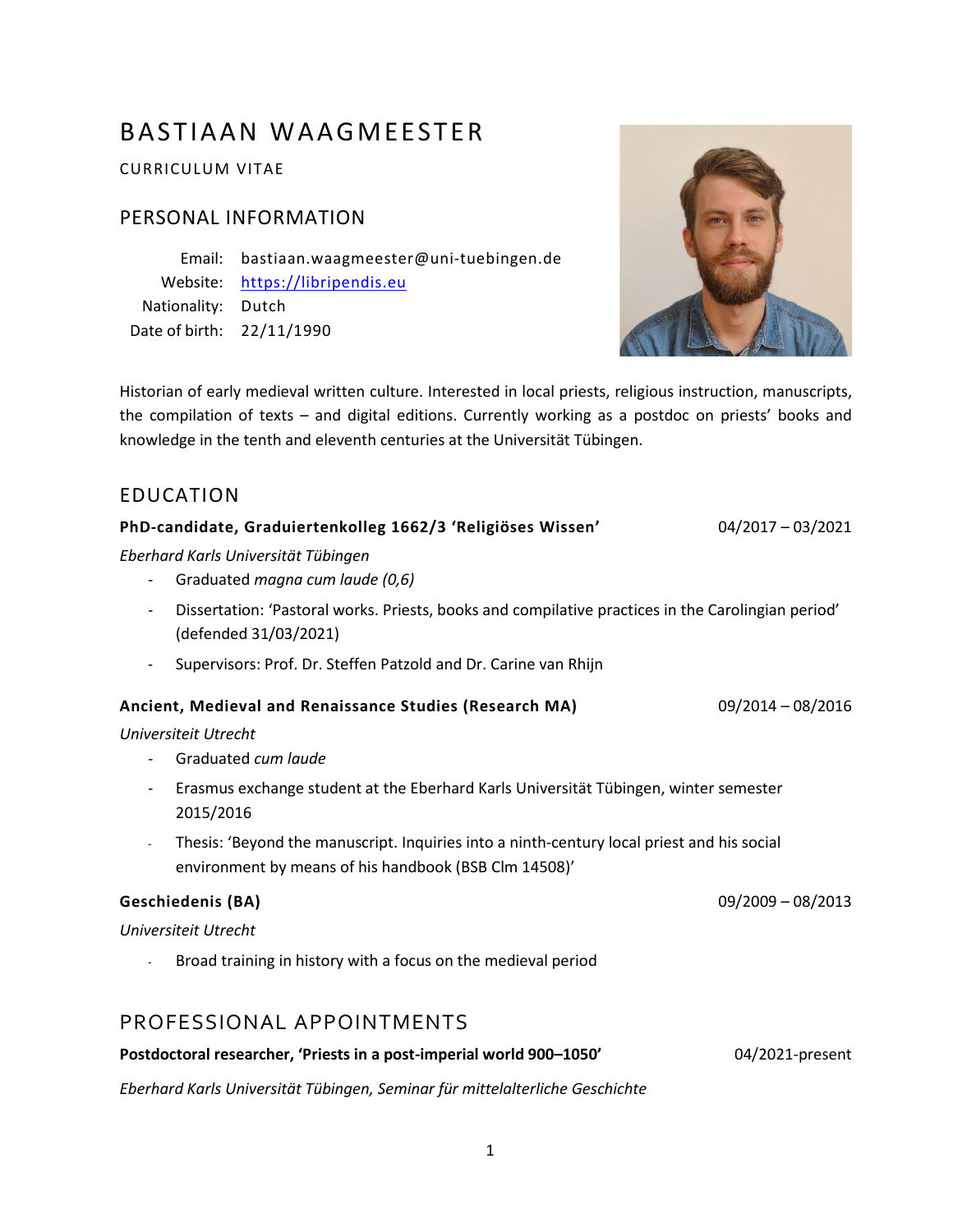- International research project with the University of Sheffield on the lives of rural priests in the 'long tenth century'[, https://www.postimperialpriests.eu](https://www.postimperialpriests.eu/)
- Project lead: Prof. Dr. Charles West and Prof. Dr. Steffen Patzold
- My research focusses on manuscripts for priests and knowledge

#### **Lecturer in medieval history** 11/2021-01/2022

*Universiteit Utrecht, Departement geschiedenis en kunstgeschiedenis*

Teaching an undergraduate course for first-years on the history of the Middle Ages (Europe, Byzantium and the Islamic world)

### PUBLICATIONS

#### **Monograph**

- *Pastoral works. Priest, books and compilative practices in the Carolingian period* (provisional title, under contract at Brepols Publishers for 2024)

#### **Peer-reviewed article**

- 'Bishops, priests and ecclesiastical discipline in tenth and eleventh-century Lotharingia', *Frühmittelalterliche Studien* (forthcoming)

#### **Contributions to edited volumes**

- 'Priests, pastoral compendia and the laity in the Carolingian local church: The case of Sélestat, Bibliothèque humaniste, Ms. 132' in: J. Reinert and V. Leppin (eds.), *Kleriker und Laien. Verfestigung und Verflüssigung einer Grenze im Mittelalter* (2021), pp. 17-35.
- With Jelle Wassenaar: 'Middeleeuws computeren' in: B. Jaski, M. Mostert and K. van Vliet (eds.), *Perkament in stukken. Teruggevonden middeleeuwse handschriftfragmenten* (2018), pp. 180- 187.
- 'The compilation of manuscripts and baptismal ordines for priests in the ninth century', in the conference proceedings of 'Collection and Organisation of Literary Texts in Early Medieval Manuscripts pt. 2' in Hamburg (forthcoming).
- 'Communal death. A liturgical perspective on dealing with illness, dying and death in the Carolingian period' in: S. Brather (ed.), *Ländliche Erfahrungswelten des Frühmittelalters* (in preparation).

#### **Reviews**

- J. Escalona, O. Vésteinsson and S. Brookes (eds.), Polity and neighbourhood in early medieval Europe, in: 'Rottenburger Jahrbuch für Kirchengeschichte' (forthcoming).
- G. Calvet-Marcadé, *Assassin des pauvres. L'Église et l'inaliénabilité des terres à l'époque carolingienne*, in: 'Francia-Recensio' 1 (2021), [https://doi.org/10.11588/frrec.2021.1.79495.](https://doi.org/10.11588/frrec.2021.1.79495)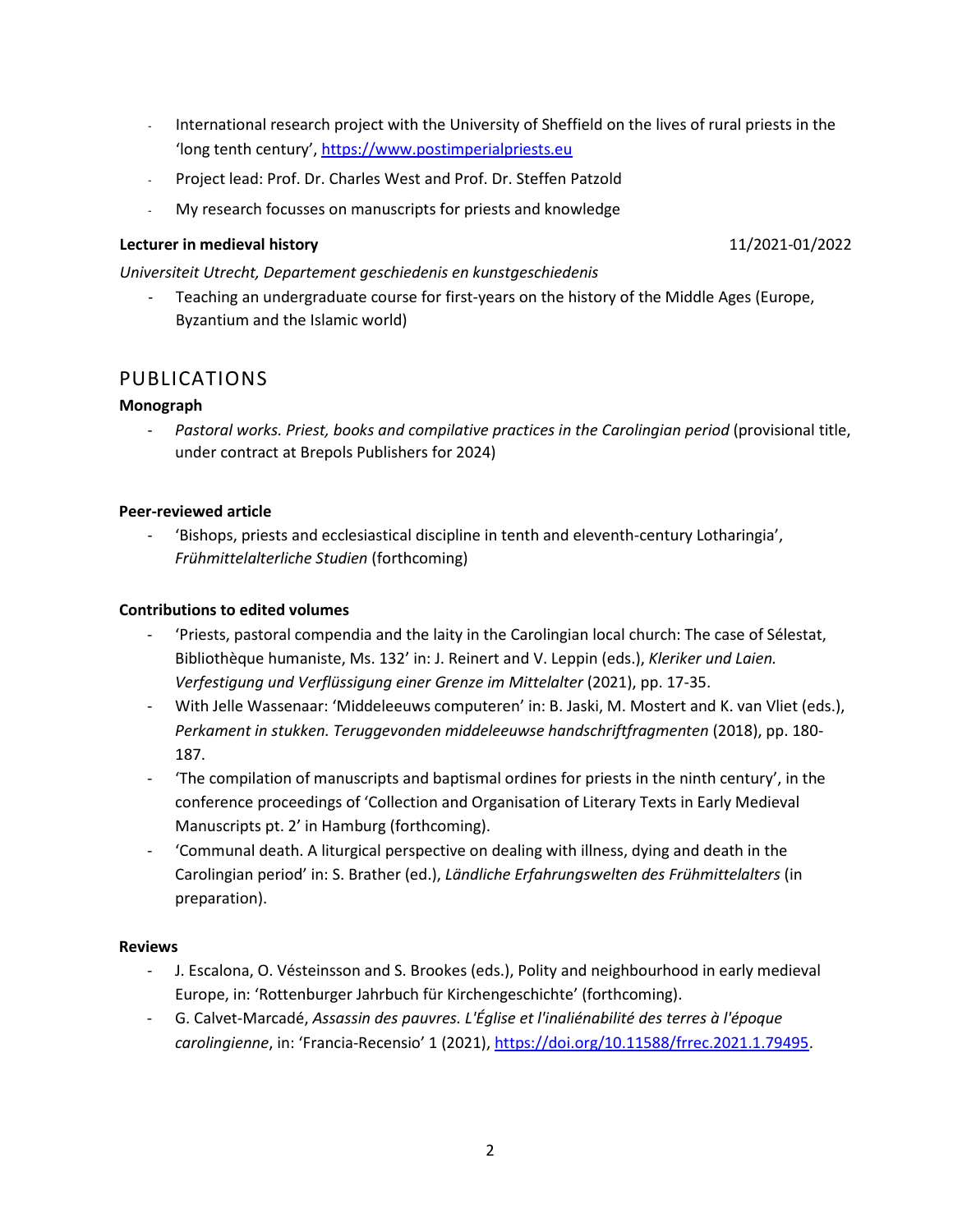#### **Other publications**

Joint report on the workshop 'The transmission of knowledge in the early middle ages: intellectual exchange and the construction of Latin literary culture in the Frankish regions', DAAD workshop Berlin-Cambridge-Tübingen, Cambridge 29/06-01/07/2017, [https://specialcollections](https://specialcollections-blog.lib.cam.ac.uk/?p=15763)[blog.lib.cam.ac.uk/?p=15763.](https://specialcollections-blog.lib.cam.ac.uk/?p=15763)

### TEACHING EXPERIENCE

- Undergraduate course (*Übung*): 'Von "Powerhouses of Prayer" bis zu Exorzismen -Gotteskommunikation als Zugang zu mittelalterlichen Denk- und Lebenswelten' with Dr. Johanna Jebe at the Universität Tübingen, summer semester 2022
- First-year undergraduate course 'Introduction to the Middle Ages' at the Universiteit Utrecht, November-January 2021-2022
- Master course (*Masterseminar*): 'Zusammen ist man weniger allein. Ideale und Realitäten von "Gemeinschaft" im Mittelalter' at the Universität Tübingen with Prof. Dr. Steffen Patzold, winter semester 2018-2019
- Workshop 'Manuscripts' at the *Württembergische Landesbibliothek* in Stuttgart for the Graduiertenkolleg 1662/3 'Religiöses Wissen', September 2018

### PRESENTATIONS

### **Conference papers (selection)**

- 'Early medieval local priests and the liturgy for the sick, dying and the dead', *Ländliche Erfahrungswelten des Frühmittelalters*, Freiburg 19-21/07/2021
- 'No one knows how to pray. Anonymous texts on the Lord's Prayer in the Carolingian empire', *International Medieval Congress*, Leeds 5-9/07/2021
- 'Dirty parchment and scribbled notes. Identifying books for local priests in the ninth century', *Clerics in church and society up to AD 700*, Warsaw 26-27/04/2019
- '"To know what to ask from God": interpreting and explaining the Lord's Prayer in the 9th century', *Symposium Mediävistenverband*, Tübingen 17-20/03/2019

### **Colloquia and workshops (selection)**

- 'Tools of the trade. The compilation of priests' books in the Carolingian period', at: Kompilationen, Sammlungen, Exzerpte – Workshop Graduiertenkolleg 2196, Wuppertal 06/05/2022 (invited speaker)
- 'De ratione matrimonii. A very short introduction to wives and concubines from ninth-century Salzburg', at: Priests' wives and concubines in the medieval West (800-1200), Poitiers 19- 20/05/2022 (invited speaker)
- 'Please behave. Social conduct, prescriptive texts and pastoral compendia in the ninth century', at: Lokale Gesellschaften in Südwestdeutschland, Tübingen 9-10/01/2020
- 'Neat liturgy in messy quires: handbooks for local priests in the ninth century', at: Sixth Utrecht Colloquium in Medieval Studies, Utrecht 13/06/2019